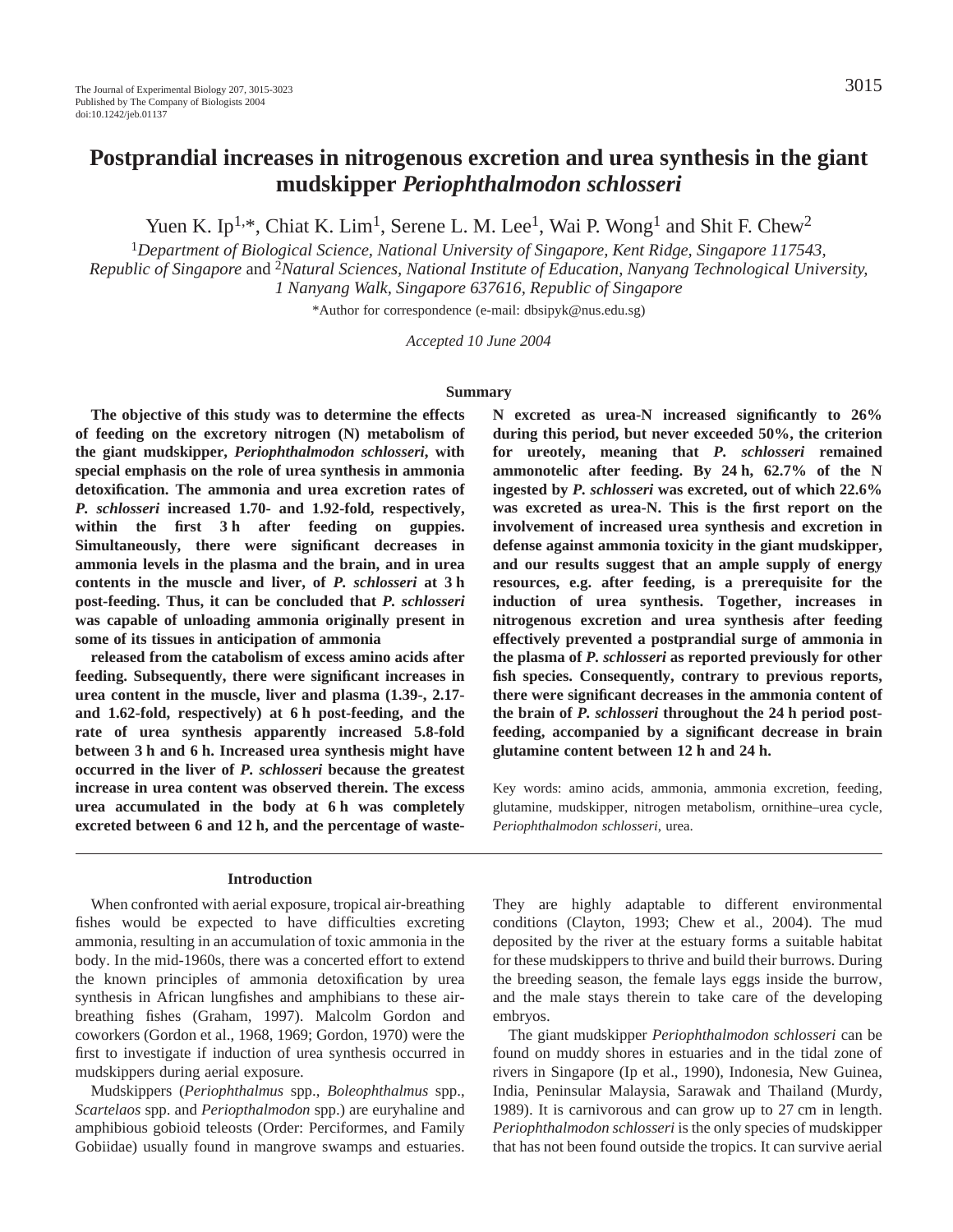# 3016 Y. K. Ip and others

exposure much better than other mudskippers (Ip et al., 1993; Kok et al., 1998), in part due to its specialized gill morphology and morphometry (Low et al., 1988, 1990; Wilson et al., 1999, 2000). While other mudskipper species build burrow on soft mud and disappear into the burrow twice a day during high tides, *P. schlosseri* builds its burrow on high ground and usually swims along the water's edge when the tide is high.

Gordon et al. (1969, 1978) reported that when the mudskipper *Periophthalmus sorbinus* was exposed to terrestrial conditions for 12 h, urea production increased more than threefold. However, Gregory (1977) could not detect activity of some ornithine–urea cycle (OUC) enzymes, including carbamoyl phosphate synthetase (CPS), argininosuccinate synthetase and argininosuccinate lyase from the liver of *Periophthalmus expeditionium*, *Periophthalmus gracilis*, and *Scartelaos histophorous*. It was therefore concluded that urea was produced in livers of these mudskippers through uricolysis, involving urate oxidase, allantoinase and allantoicase. The activities of arginase and urate oxidase in their livers are high enough to account for the rate of urea excretion (Gregory, 1977). Working on the mudskippers *Periophthalmus modestus* (as *P. cantonensis*) and *Boleophthalmus pectinitrostris*, Morii (1979) and Morii et al. (1978, 1979) reported that ammonia was not detoxified to urea in these mudskippers during aerial exposure. Iwata et al. (1981) and Iwata (1988) also reported that urea production remained unchanged in *P. modestus* exposed to environmental ammonia or terrestrial conditions. When *P. modestus* was exposed to 15N-labelled ammonia, urea-N was only slightly labelled (Iwata and Deguichi, 1995). Recently, Lim et al. (2001) confirmed that no N-acetylglutamate activated CPS activity could be detected (detection limit=0.001  $\mu$ mol min<sup>-1</sup> g<sup>-1</sup>) from the liver mitochondria of *Boleophthalmus boddaerti*. Taking all these results together, it can be concluded that urea synthesis *de novo* may not occur in *Periophthalmus* spp., *Scartelaos* spp. or *Boleophthalmus* spp.

To date, the only mudskipper that possesses a full complement of hepatic OUC enzymes, in spite of uncertainty on the type of mitochondrial CPS present, is the giant mudskipper *P. schlosseri* (Lim et al., 2001). However, similar to other mudskipper species, detoxification of ammonia to urea does not occur in *P. schlosseri* confronted with adverse environmental conditions such as aerial exposure (Ip et al., 1993; Lim et al., 2001), alkaline environmental pH (Chew et al., 2003) and environmental ammonia (Peng et al., 1998; Randall et al., 1999). Instead, *P. schlosseri* adopts other strategies to defend against ammonia toxicity (Ip et al., 2001a, in press; Randall et al., 2004; Chew et al., 2004). It is capable of actively excreting NH4 <sup>+</sup> against an ammonia concentration (Randall et al., 1999; Ip et al., 2004a) or in a medium with alkaline pH (Chew et al., 2003), manipulating the pH of the external environment (Chew et al., 2003; Ip et al., 2004a), and altering the phospholipid composition of its skin to reduce the influx of NH3 during environmental ammonia exposure (Ip et al., in press). In addition, it can detoxify ammonia to glutamine when exposed to high concentrations of environmental

ammonia (Peng et al., 1998), and reduce ammonia production and undergo partial amino acid catabolism during aerial exposure (Ip et al., 2001b, Lim et al., 2001). With the development of all these mechanisms, it remains an enigma as to why there is still the need to express the OUC in the liver of adult *P. schlosseri*.

Although the expression of OUC is known to occur in fish embryos (Depeche et al., 1979; Wright, 1995; Chadwick and Wright, 1999; Terjesen et al., 2000), the presence of a functional OUC in the liver of adult teleosts is rare, except for the Lake Magadi tilapia *Alcolapia grahami* (Randall et al., 1989), the gulf toadfish *Opsanus beta* (Mommsen and Walsh, 1989; Anderson and Walsh, 1995) and certain catfishes (*Heteropneustes fossilis* and *Clarias batrachus*) from India (Saha and Ratha, 1994; Saha et al., 1997, 1999; for a contrary view on *C. batrachus*, see Ip et al., 2004b; Chew et al., 2004). Being the only mudskipper that is carnivorous (other species are either herbivorous or omnivorous), we suspected that the presence of the OUC in *P. schlosseri* could be related to its high protein diet (mangrove crabs and small fishes), and is involved in the fish's defence against postprandial ammonia toxicity. A postprandial surge in plasma ammonia level is known to occur in several fish species (Kaushik and Teles, 1985; Wicks and Randall, 2002). Therefore, this study was undertaken to determine the effects in *P. schlosseri* of feeding on nitrogen (N) excretion and metabolism, with special emphasis on the role of urea synthesis in ammonia detoxification. The hypothesis tested was that feeding would induce increased urea synthesis and urea excretion in this mudskipper.

#### **Materials and methods**

#### *Animals*

*Periophthalmodon schlosseri Pallas (30–110 g body mass)* were captured at Pontian, Malaysia, and transferred to Singapore. They were maintained in plastic aquaria in 50% (15‰ salinity) seawater at 25°C in the laboratory, and the seawater was changed daily. No attempt was made to separate the sexes. The fish were acclimated to laboratory conditions for 1 week. During the adaptation period, *P. schlosseri* were fed small guppies (*Poecilia reticulata*). Food was withdrawn 96 h prior to experiments, which gave sufficient time for the gut to be emptied and a high probability that feeding would then occur. All experiments were performed under a 12 h:12 h dark:light regime.

#### *Feed analysis*

The wet mass of guppies was obtained to the nearest mg. Samples of guppies were then freeze-dried and the dry mass recorded. Subsequently, they were analyzed for nitrogen (N) and carbon (C) using a Eurovector EA3011 Elemental Analyzer (Milan, Italy) equipped with the Callidus software. BBOT (C<sub>26</sub>H<sub>26</sub>N<sub>2</sub>O<sub>2</sub>S) standard obtained from Eurovector was used as a standard for comparison. In addition some samples were extracted in 70% ethanol for 24 h to remove non-protein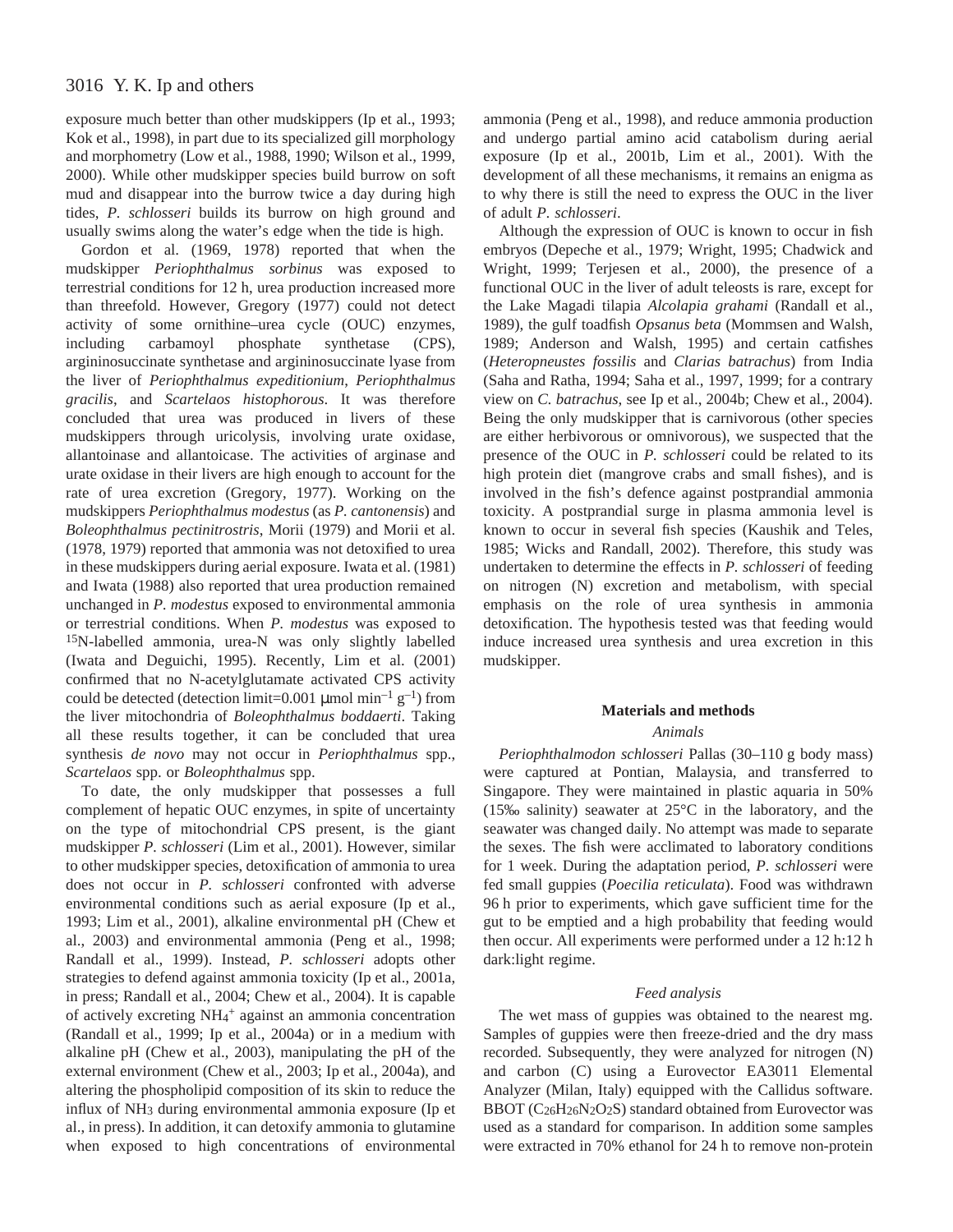N-compounds, before freeze-drying for nitrogen and carbon analyses. The difference in values between samples with and without ethanol extraction revealed the combined contribution of ammonia, urea, free amino acids (FAAs), purines and pyrimidines to the N and C contents of the guppy.

To determine the content of ammonia, urea, FAAs and protein-bound amino acids (PAAs) in guppies, samples were weighed, ground to a powder in liquid nitrogen, and homogenized using an Ultra-Turrax homogenizer (Janke and Kundel, Staufeni, Staufen, Germany) in 5 volumes (w/v) of 6% trichloroacetic acid (TCA) at  $24~000$  r.p.m. three times for  $20~\text{s}$ each, with a 10 s interval between each homogenization. The homogenate was centrifuged at 10 000  $\boldsymbol{g}$  at 4<sup>o</sup>C for 15 min to obtain the supernatant and precipitated proteins.

The pH of the supernatant was adjusted to 5.5–6.0 with  $2$  mol  $l<sup>-1</sup>$  KHCO<sub>3</sub>. Ammonia was assayed using the method of Bergmeyer and Beutler (1985). Urea was determined colorimetrically by the method of Jow et al. (1999). For FAA analysis, the supernatant obtained was adjusted to pH 2.2 with  $4 \text{ mol } l^{-1}$  lithium hydroxide and diluted appropriately with 0.2 mol  $l^{-1}$  lithium citrate buffer (pH 2.2). FAAs were analyzed using a Shimadzu LC-6A amino acid analysis system (Kyoto, Japan) with a Shim-pack ISC-07/S1504 Li-type column (Kyoto, Japan).

The precipitated proteins were hydrolyzed with  $4 \text{ mol } l^{-1}$ methanesulfonic acid containing 0.2% 3-(2-aminoethyl)indole (Pierce, Rockford, IL, USA) under vacuum in Pierce hydrolysis tubes at  $115^{\circ}$ C for 22 h by the method of Simpson et al. (1976). The hydrolysate was centrifuged, adjusted to pH 2.2 with  $4 \text{ mol } l^{-1}$  lithium hydroxide and diluted appropriately with  $0.2$  mol  $l^{-1}$  lithium citrate buffer (pH 2.2) for analysis by the Shimadzu LC-6A amino acid analysis system.

Despite performing complete FAA and PAA analyses on the guppy samples, only the contents ( $\mu$ mol  $g^{-1}$  wet mass) of free and protein-bound arginine, total FAA and total PAA are presented here.

#### *Feeding the animals*

Specimens were divided into two groups. The first group of control fish was not fed while the second group of experimental fish was allowed to feed on guppies to 1.5% of their body mass *ad libitum*. The experiment was considered to commence (time  $= 0$  h) when the fish stopped feeding upon satiation. The fed fish and control fish were gently transferred to individual tanks containing 800 ml of 50% seawater. The actual mass of feed consumed by the fish was then calculated by subtracting the mass of any leftover food from the initial mass of food given to the fish.

### *Collection of water, tissue samples and feed for analyses*

Water samples (3 ml) were collected at 3 h intervals during the subsequent 24 h period post-feeding, acidified with 70  $\mu$ l of 1 mol  $l^{-1}$  HCl, and kept at 4°C until analysis. At 0, 3, 6, 12 and 24 h, fish were killed by a strong blow to the head, and the lateral muscle, liver, gut and brain quickly excised. The gut was removed, flushed well with water, and divided into two halves longitudinally. The excised tissues and organs  $\left($ <1 g) were immediately freeze-clamped in liquid nitrogen using precooled tongs (Faupel et al., 1972). Frozen samples were kept at –80°C until analysis. Blood samples were collected from the severed caudal peduncle into heparinized capillary tubes, and centrifuged at 5000  $g$  and 4 $\degree$ C for 5 min to obtain the plasma. The plasma was deproteinized by the addition of an equal volume ( $v/v$ ) of ice-cold 6% TCA and centrifuged at 10 000  $g$ and  $4^{\circ}$ C for 15 min. The resulting supernatant was kept at –25°C until analysis.

The frozen samples were weighed, ground to a powder in liquid nitrogen, and homogenized using the Ultra-Turrax homogenizer in 5 volumes (w/v) of ice-cold 6% perchloric acid at  $24\,000$  r.p.m. three times,  $20\,\text{s}$  each,  $10\,\text{s}$  interval between each homogenization. The homogenate was centrifuged at 10 000  $g$  at 4 $\degree$ C for 30 min, and the supernatant obtained was kept at –25°C until analysis.

### *Determination of ammonia and urea concentrations in water samples*

Ammonia in water samples was determined by the method of Anderson and Little (1986), and urea content was analyzed as described by Jow et al. (1999). The rates of ammonia or urea excreted were expressed as  $\mu$ mol N 3 h<sup>-1</sup> g<sup>-1</sup> wet mass of the fish.

### *Determination of ammonia, urea and glutamine in tissues samples*

The deproteinized tissue samples were adjusted to pH 6.0–6.5 with 2 mol  $l^{-1}$  KHCO<sub>3</sub>. Ammonia and urea contents were determined using the method of Bergmeyer and Beutler (1985) and Jow et al. (1999), respectively. Urea content in the brain was not determined because of the small size of the brain sample. Glutamine was determined by the method of Mecke (1985). Results were expressed as  $\mu$ mol g<sup>-1</sup> wet mass tissue or  $\mu$ mol ml<sup>-1</sup> plasma.

### *Statistical analyses*

Results are presented as means  $\pm$  standard errors of the mean (S.E.M.). Two-tail Student's *t*-test and one-way analysis of variance followed by Duncan's multiple-range test were used to evaluate differences between means, where applicable. Arcsine transformation was applied to percentage data before statistical analysis. Differences with *P*<0.05 were regarded as statistically significant.

#### **Results**

For every 1 g wet mass of guppy  $(N=3)$ , there was 0.25 g of freeze-dried material, of which 8.82±0.17% and 42.3±1.2% of the dry mass were N and C, respectively. After ethanol extraction, the percentages of dry mass represented by N and C were  $8.48\pm0.25$  and  $40.9\pm2.1$ , respectively, indicating that proteins were the major contributor of N. The ammonia and urea contents ( $\mu$ mol g<sup>-1</sup> wet mass) of guppies were 2.6 $\pm$ 0.1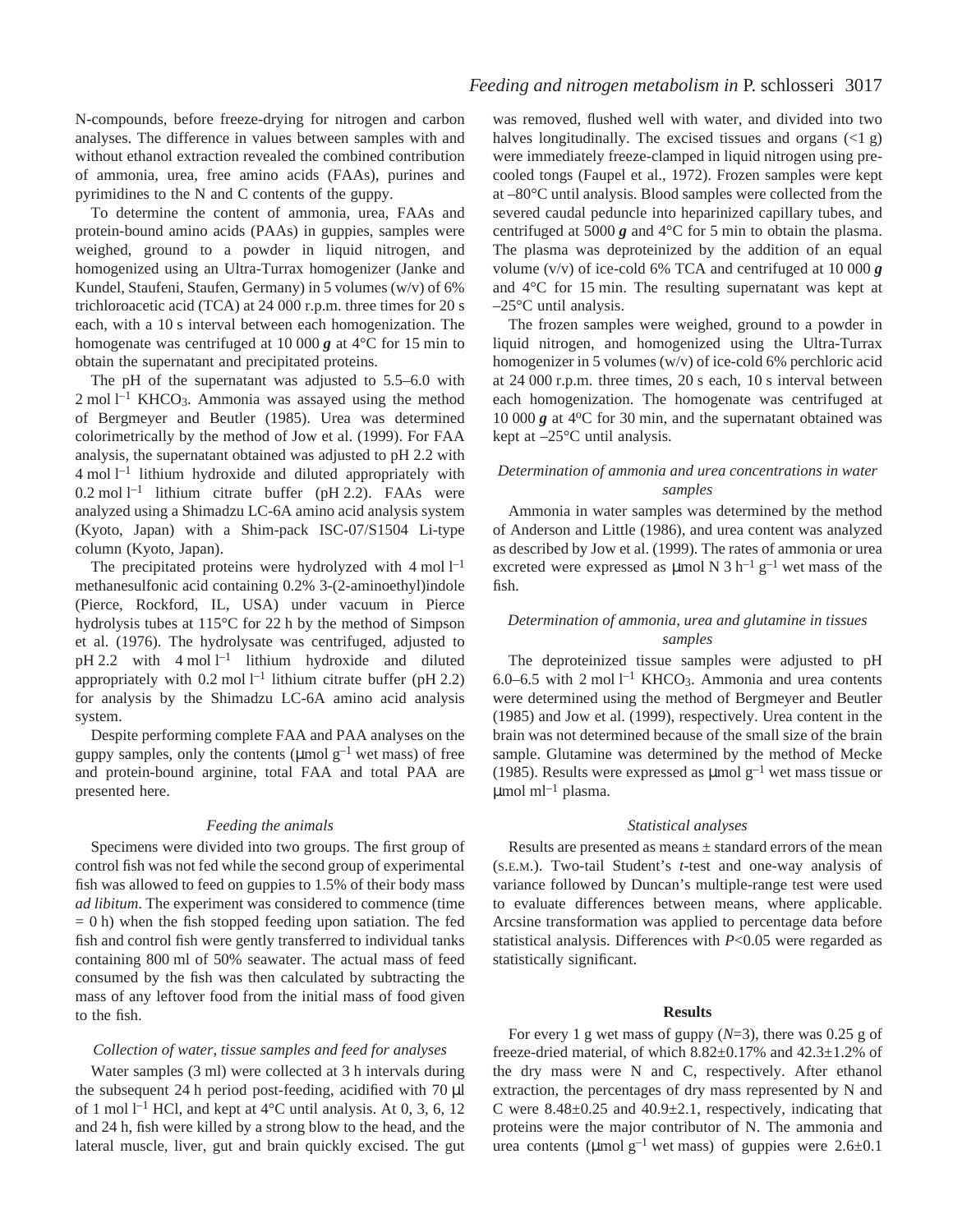

Fig. 1. The amount of ammonia excreted (µmol N  $3 h^{-1} g^{-1}$  wet mass fish) by unfed (control; white squares) and fed (grey squares) *Periophthalmodon schlosseri* at 3 h intervals during the 24 h period post-feeding. Values are means + S.E.M. (*N*=4). \*Significantly different from the corresponding control value, *P*<0.05. aSignificantly different from 0–3 h, *P*<0.05; <sup>b</sup>significantly different from 3–6 h, *P*<0.05.



Fig. 2. The amount of urea excreted (µmol N 3 h<sup>-1</sup> g<sup>-1</sup> wet mass fish) by unfed (control; white squares) and fed (grey squares) *Periophthalmodon schlosseri* at 3 h intervals during the 24 h period post-feeding. Values are means  $+$  s.E.M. ( $N=$ 4). \*Significantly different from the corresponding control value, *P*<0.05. <sup>a</sup>Significantly different from  $0-3$  h,  $P<0.05$ ; <sup>b</sup>significantly different from  $3-6$  h, *P*<0.05; csignificantly different from 6–9 h, *P*<0.05; dsignificantly different from 9–12 h,  $P<0.05$ .

and  $1.1\pm0.1$ , respectively. The free and proteinbound arginine contents were 0.53±0.19 and 73±2, respectively. The total PAA content  $(1490\pm58 \,\mathrm{\mu mol~g^{-1}}$  wet mass) was 34-fold greater than the total FAA content  $(44\pm3 \text{ \mu mol g}^{-1})$ wet mass). The contribution of arginine to the total FAA and total PAA contents were 1.2% and 4.9%, respectively.

The mean body mass of *P. schlosseri* (*N*=17) and the wet mass of the guppies ingested were  $95.8\pm6.9$  g and  $0.76\pm0.06$  g, respectively. After feeding, a significant increase in the ammonia excretion rate occurred immediately between 0 and 6·h. The ammonia excretion rate of the experimental animals was greatest between 0 and 3h  $(3.18 \mu \text{mol N } 3 \text{ h}^{-1} \text{ g}^{-1}$  wet mass fish), and was approximately 1.7-fold greater than the corresponding control value (Fig. 1). Overall, the amount of ammonia excreted within the 24 h period for fed fish (19.5 µmol N 24 h<sup>-1</sup> g<sup>-1</sup> wet mass) was significantly greater than the unfed control (13.8 µmol N 24 h<sup>-1</sup> g<sup>-1</sup> wet mass).

The rate of urea excretion also increased immediately after feeding, and the increase lasted for 12 h (Fig. 2). The greatest urea excretion rate was observed at 12 h, reaching  $0.714 \mu$ mol N  $3 h^{-1} g^{-1}$  wet mass, which was 2.14-fold greater than the corresponding control value (Fig.  $2$ ). The urea excretion rates between 12 and 21 h were comparable to the corresponding controls, but increased significantly again at  $21-24$  h postfeeding (Fig. 2). The amount of urea excreted within the 24<sup>h</sup> period for fed specimens (3.74 µmol N 24 h<sup>-1</sup> g<sup>-1</sup> wet mass) was significantly greater than in the unfed control (2.08  $\mu$ mol N 24 h<sup>-1</sup> g<sup>-1</sup> wet mass). Specifically between 6 and 12 h, the amount of total-N excreted as urea-N increased to 26%, which was approximately 1.60-fold greater than the corresponding control value (Fig. 3).

Ammonia content of the muscle remained relatively unchanged during the 24 h period postfeeding (Fig. 4). In contrast, there was a 2.2-fold increase in ammonia content in the liver at 6 h (Fig. 4), and a slight but significant increase in ammonia content in the gut at  $3h$  and  $6h$  (Fig. 4). In the brain, there were significant decreases in the ammonia content throughout the 24 h period postfeeding (Fig. 4). The ammonia concentration in the plasma decreased significantly at 3 h and returned to the normal level thereafter (Fig. 4).

The urea contents of the muscle and liver of *P. schlosseri* at 3 h post-feeding were significantly lower than the corresponding 0 h control value, but by 6 h had increased significantly (Fig. 5). There was also a significant increase in plasma urea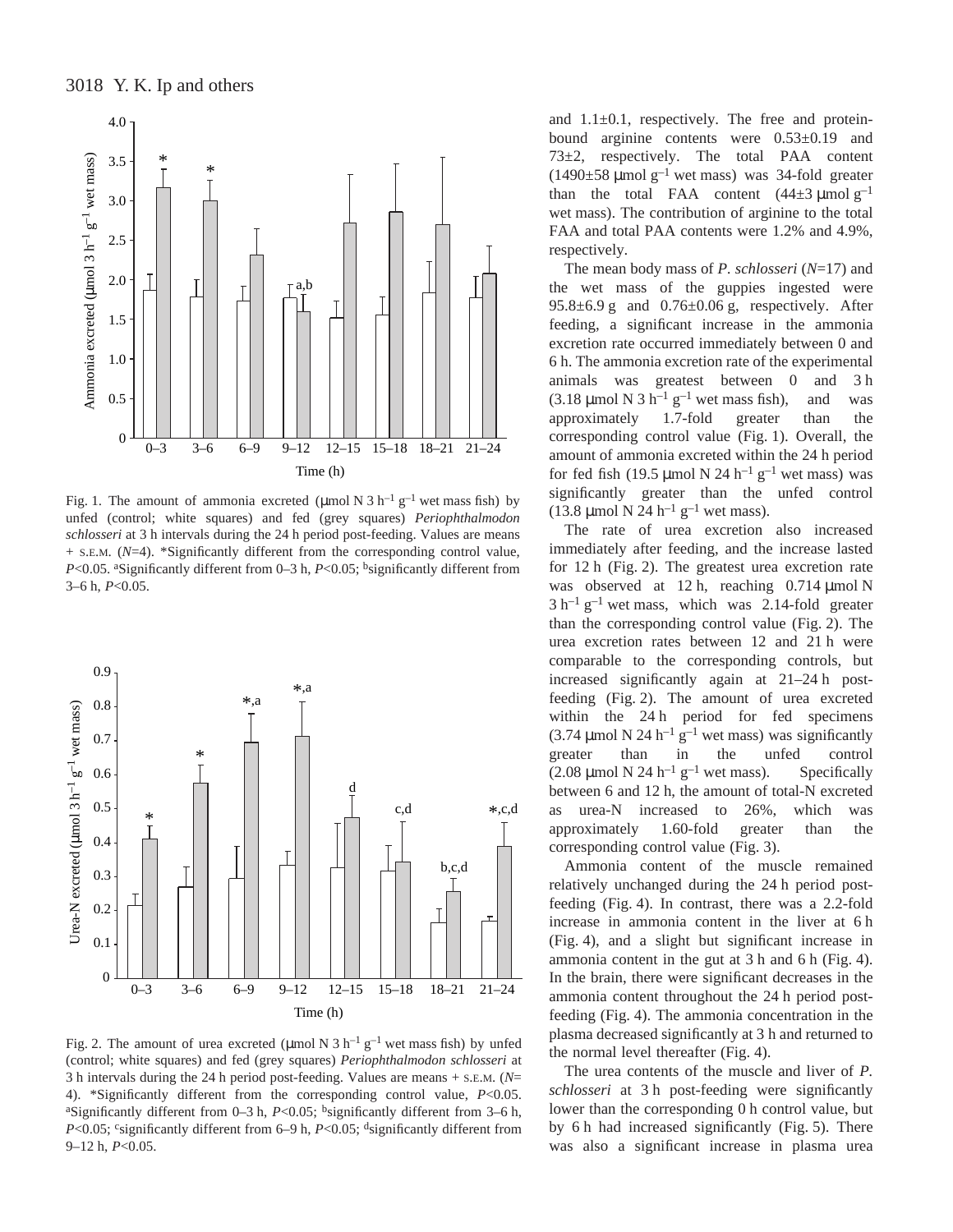

Fig. 3. The percentage of total-N excreted as urea-N by unfed (control; white squares) and fed (grey squares) *Periophthalmodon* schlosseri at 3 h intervals during the 24 h period post-feeding. Values are means + S.E.M. (*N*=4). \*Significantly different from the corresponding control value, *P*<0.05. <sup>a</sup>Significantly different from  $0-3$  h,  $P<0.05$ ; <sup>b</sup>significantly different from  $3-6$  h,  $P<0.05$ ; csignificantly different from  $6-9$  h,  $P<0.05$ ; <sup>d</sup>significantly different

Fig. 4. Ammonia content ( $\mu$ molg<sup>-1</sup> wet mass tissue or  $\mu$ mol ml<sup>-1</sup> plasma) in muscle (white bars), liver (grey bars), gut (black bars), brain (hatched bars) and plasma (crosshatched bars) of *Periophthalmodon schlosseri* during the 24 h period post-feeding. Values are means  $+$  s.e.m. ( $N=$  4), except for brain and plasma ( $N=3$ ). <sup>a</sup>Significantly different from 0 h control,  $P < 0.05$ ; <sup>b</sup>significantly different from 3 h value, *P*<0.05; csignificantly different from 6 h value, *P*<0.05.



Fig. 5. Urea content ( $\mu$ mol g<sup>-1</sup> wet mass tissue or  $\mu$ mol ml<sup>-1</sup> plasma) in muscle (white bars), liver (grey bars), gut (black bars) and plasma (hatched bars) of *Periophthalmodon schlosseri* during the 24 h period post-feeding. Values are means + S.E.M. (*N*= 3), except for gut (*N*=4). <sup>a</sup>Significantly different from 0h control,  $P<0.05$ ; bsignificantly different from 3 h value, *P*<0.05; csignificantly different from 6 h value, *P*<0.05.

from 9-12 h,  $P<0.05$ .

c,d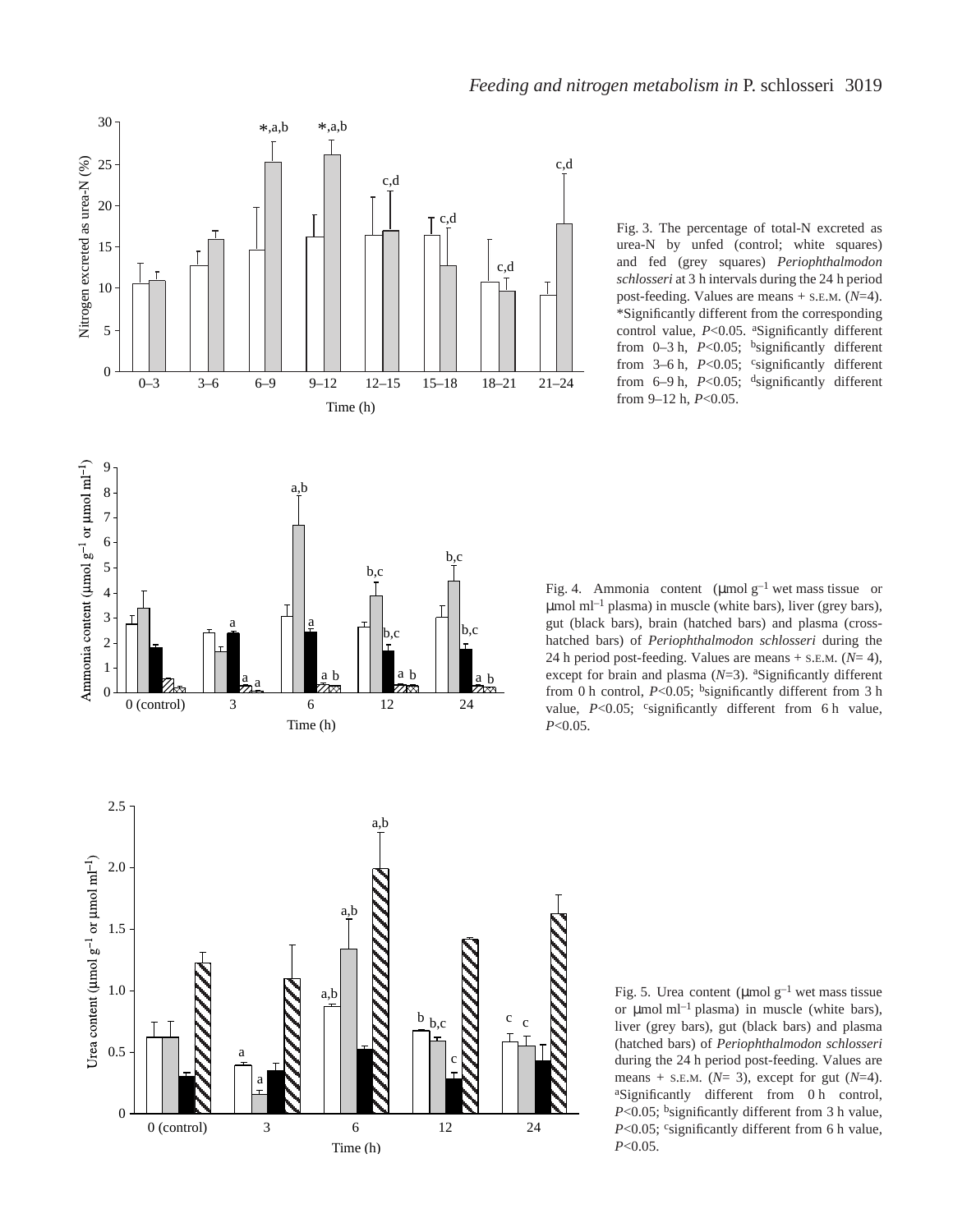concentration in fed fish at  $6h$  (Fig. 5). By contrast, the urea content of the gut remained relatively constant throughout the 24<sup>h</sup> period post-feeding (Fig. 5).

Feeding had no significant effect on the glutamine content in muscle of *P. schlosseri*, but the glutamine content in the liver significantly decreased at 3h and 6h. In addition, brain glutamine content significantly decreased in the fed fish at  $12h$  and  $24h$  post-feeding (Fig. 6). By contrast, there was a significant increase in the glutamine content in the gut at 3 h post-feeding  $(Fig. 6)$ .

### **Discussion**

*Feeding induced instantaneous increases in ammonia and urea excretion in* P. schlosseri

After consumption of a protein-containing meal, FAAs produced by the actions of proteases in the alimentary tract and peptidases in the intestinal mucosal cells (Mathews, 1975) enter the circulation. The majority of these amino acids, in excess of what is required for protein synthesis, are catabolized in the liver (Campbell, 1991), releasing ammonia and resulting in a momentarily

increase in plasma ammonia level in fish (Kaushik and Teles, 1985; Wicks and Randall, 2002), associated with changes in ammonia excretion in fish during the postprandial period; the rate of ammonia excretion usually increases between 2 h and 11 h post-feeding (van Weerd et al., 1995; Dosdat et al., 1996; Gelineau et al., 1998).

In rainbow trout *Onchorhynchus mykiss*, the plasma ammonia concentration increases to  $37 \mu g \text{ ml}^{-1}$  or 2.07  $\mu$ mol ml<sup>-1</sup> 8 h after feeding (Wicks and Randall, 2002). By contrast, the rates of ammonia and urea excretion in the giant mudskipper increased by 1.70- and 1.92-fold, respectively, within the first 3 h post-feeding. In fact, the greatest rate of ammonia excretion was observed at 0–3 h and returned back to normal at 6–9 h. Since there were significant decreases in ammonia levels in plasma and brain of *P. schlosseri* at 3 h post-feeding, these results indicate that *P*. *schlosseri* had unloaded the ammonia originally present in some of its tissues immediately after feeding (probably initiated by the feeding action involved), in anticipation of ammonia being released by catabolism of excess amino acids. In addition, there was a 1.4-fold increase in ammonia excretion over the 24 h period, with the majority excreted between 12 h and 21 h. This unique pattern of ammonia excretion is part of a novel phenomenon: unlike in other fish species (Kaushik and Teles, 1985; Wicks and Randall, 2002), there was no postprandial surge in ammonia concentration in the plasma of *P. schlosseri* during the 24 h post-feeding period. Other factors contributing to this novel phenomenon were increased synthesis and excretion of urea (see below) in *P. schlosseri* after feeding.



Fig. 6. Glutamine contents ( $\mu$ mol g<sup>-1</sup> wet mass tissue) in the muscle (white bars), liver (grey bars), gut (black bars) and brain (hatched bars) of the giant mudskipper, *Periophthalmodon schlosseri* during the subsequent 24<sup>h</sup> period post-feeding. Values are means + S.E.M.  $(N=4)$ , except for the brain  $(N=3)$ . <sup>a</sup>Significantly different from 0 h control, *P*<0.05; <sup>b</sup>significantly different from 3 h value, *P*<0.05;  $c$ significantly different from 6 h value,  $P<0.05$ .

A significant increase in the rate of urea excretion in *P. schlosseri* also occurred immediately after feeding, and lasted for 12 h. At 3 h post-feeding, the urea contents in the muscle and liver decreased by 36.6% and 74.7%, respectively. Taken together, these results indicate that feeding induced an instantaneous increase in the rate of nitrogenous excretion (ammonia + urea) in *P. schlosseri*.

A hypothetical *P. schlosseri* weighing 70 g would have consumed  $0.53$  g of guppies or  $0.84$  mmol of N. By 24 h postfeeding, a total of 0.52 mmol (calculated from Figs 1 and 2) or 62.7% of the ingested N would have been excreted by this  $70 g$  fish. Out of this 0.52 mmol N excreted, 22.6%  $(0.116 \text{ mmol})$  would be urea-N, whereas in control (unfed) fish only 13.1% of the waste-N would be excreted as urea-N. The percentage of urea-N actually excreted increased to  $26\%$  between 6 and  $12 h$  in the fed fish, and since there were significant increases in urea content in the muscle and liver at 6 h after the initial 'unloading' of urea at 3 h, it can be deduced that an increase in urea production had occurred in *P. schlosseri* between 3 h and 6 h postfeeding.

### *Increased urea synthesis in* P. schlosseri *after feeding*

The urea excretion rate increased approximately twofold in *P. schlosseri* at 6–12 h post-feeding. In addition, the urea contents of muscle, liver and plasma increased 1.39-, 2.17 and 1.62- fold, respectively, at 6 h, before returning back to control values at 12 h. These results suggest that urea production increased in *P. schlosseri* after feeding. Furthermore, it is apparent that the increased rate of urea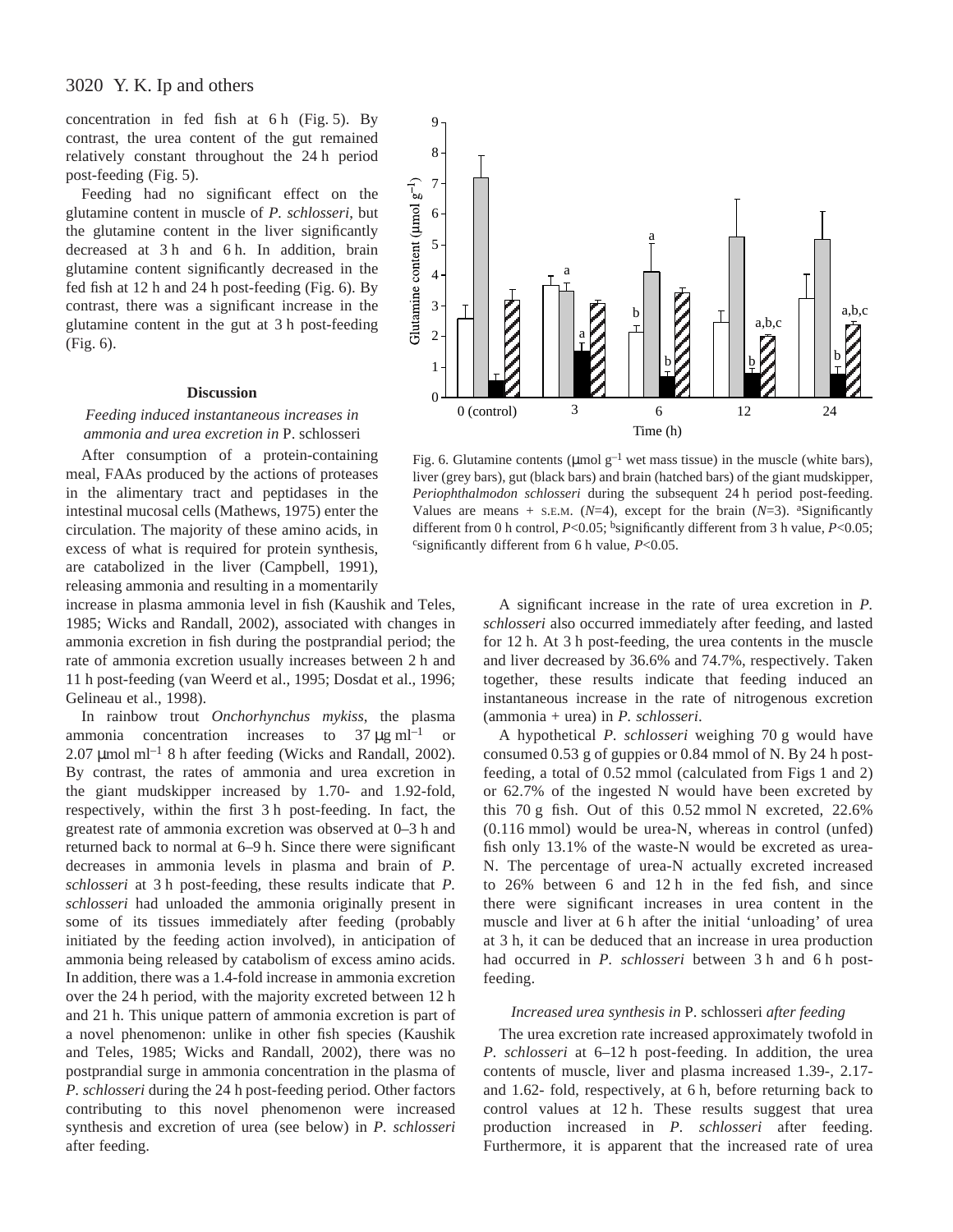### *Feeding and nitrogen metabolism in* P. schlosseri 3021

production must have been greater than that of urea excretion, in order for urea to be accumulated in the tissues of the fed fish.

To maintain the concentration of urea in the body of the control animal at a steady state, the rate of urea excretion must balance the rate of urea production. This implies that the hourly rate of urea production in *P. schlosseri* at 0 h was 0.036 µmol h<sup>-1</sup> g<sup>-1</sup> [0.216 urea-N/(3  $\times$  2 N); from Fig. 2], or 2.52  $\mu$ mol h<sup>-1</sup> for a hypothetical 70 g fish.

Upon feeding, a 70 g fish would have excreted 20.1 µmol urea between 3 h and 6 h (0.57 urea-N  $g^{-1} \times 70$  g/2 N; from Fig. 2). Based on values of 42 g muscle, 2 g liver and 2 ml plasma in a  $70 g$  fish (Lim et al., 2001), the excess amount of urea accumulated between 3 h and 6 h can be calculated as  $(0.47 \text{ \mu mol g}^{-1} \times 42 \text{ g}) + (1.18 \text{ \mu mol g}^{-1} \times 2 \text{ g}) +$ (0.90  $\mu$ mol ml<sup>-1</sup>  $\times$  2 ml) or 23.9  $\mu$ mol 70 g<sup>-1</sup> fish (from Fig. 5). Thus, the amount of urea produced by a  $70~g$  fish during this 3 h period post-feeding is equal to the sum of the amount excreted and the amount accumulated in the body, which is  $20.1 + 23.9$  or 44 µmol. The hourly rate of urea production in a  $70 g$  specimen between  $3 h$  and  $6 h$  postfeeding is therefore 44  $\mu$ mol 3 h<sup>-1</sup> or 14.7  $\mu$ mol h<sup>-1</sup>, which means that the urea production rate increased 5.8-fold  $(=14.7 \text{ }\mu\text{mol} \text{ h}^{-1} \text{ vs. } 2.52 \text{ }\mu\text{mol} \text{ h}^{-1})$ , with the production of  $36.5 \mu$ mol urea in excess, within this 3 h period.

Urea can be produced *via* uricolysis, argininolysis or the OUC (Campbell, 1973), but only production *via* the OUC can be regarded as a synthetic process. Uric acid can be produced *via* purine catabolism; however, purine, together with other ethanol-extractable nitrogenous compounds, only had a minor contribution to the total-N in guppies (0.32% of dry mass, or 30.2  $\mu$ mol N per 0.53 g guppies, of which at least  $23.3 \mu$ mol N was contributed by FAA). Therefore, degradation of purine from ingested guppies apparently could not account for the amount of  $58.1 \text{ µmol}$  urea produced during the 24<sup>h</sup> period post-feeding (see above). The amounts of arginine present as FAA and PAA in 0.53 g of guppies consumed by a 70 g *P. schlosseri* were 0.28 and 38.7 µmol, respectively. Since one mole of arginine gives rise to one mole of urea, at most 39 µmol of urea could be produced through argininolysis, based on the highly unlikely assumption that both free and protein-bound arginine were selectively and completely catabolized in preference to other amino acids. Even then, this  $(39 \text{ µmol})$ could account for only  $67\%$  of the 58.1 µmol urea produced during the 24 h period. Therefore, it can be concluded that a major portion of the urea produced by *P. schlosseri* after feeding was actually synthesized *de novo via* the OUC. Urea synthesis is likely to have occurred in the liver because the greatest increase in urea content was observed therein. Since there is  $2 g$  of liver in a 70  $g$  fish, the rate of urea synthesis in the liver between  $3 h$  and  $6 h$  post-feeding is equal to 14.7 µmol h<sup>-1</sup>/(60 min  $\times$  2 g) or 0.123 µmol min<sup>-1</sup> g<sup>-1</sup>, which is close to the highest CPS activities reported for the liver of *P. schlosseri*  $(0.117 \text{µmol min}^{-1} \text{g}^{-1}$ ; Lim et al., 2001).

Attempts had been made previously to elucidate the mechanisms adopted by *P. schlosseri* to ameliorate ammonia toxicity during exposure to terrestrial conditions (Ip et al., 1993, 2001b; Lim et al., 2001), alkaline environmental pH (Chew et al., 2003) or environmental ammonia (Peng et al., 1998; Randall et al., 1999; Ip et al., 2004a). Despite possessing all the enzymes for urea synthesis *de novo* in its liver, *P. schlosseri* is apparently incapable of detoxifying ammonia to urea when exposed to these experimental conditions. Thus, our results represent the first report on the involvement of increased urea synthesis and excretion in the defense against postprandial ammonia toxicity in the giant mudskipper. Since all previous studies (Peng et al., 1998; Randall et al., 1999; Chew et al., 2003; Ip et al., 1993, 2001b; Lim et al., 2001) on *P. schlosseri* were performed using fasted specimens, our results suggest that, perhaps, an ample supply of energy resources, e.g. after feeding, is a prerequisite for the induction of urea synthesis.

*P. schlosseri* can survive aerial exposure much better than other species of mudskippers (Ip et al., 1993; Kok et al., 1998) partly because of its specialized gill morphology and morphometry (Low et al., 1988, 1990; Wilson et al., 1999, 2000); but fusions of secondary lamellae would impose inefficiency in the branchial excretion of ammonia in water. Therefore, in addition to an increase in the rate of ammonia excretion after feeding, increased urea synthesis is essential in preventing a postprandial surge of ammonia. However, *P. schlosseri* remained ammonotelic throughout the 24<sup>h</sup> period post-feeding. With the excess urea accumulated in the body at 6 h being completely excreted between 6 and  $12 h$ , the percentage of waste-N excreted as urea-N increased significantly to 26%, but never exceeded 50%, the criterion for ureotely. In this respect, *P. schlosseri* is different from the ammonotelic, but ureogenic, slender African lungfish *Protopterus dolloi*, which becomes ureotelic after feeding (Lim et al., in press).

### *Ammonia and glutamine contents in brain of* P. schlosseri *decreased significantly after feeding*

The mechanisms involved in defense against postprandial ammonia toxicity in *P. schlosseri* were so effective that the ammonia level in the brain decreased throughout the 24 h period. Consequently, *P. schlosseri* exhibited a phenomenon different from other fishes with respect to the response of brain glutamine content to feeding. It is well known that fish brains are protected from ammonia toxicity by glutamine synthetase (Mommsen and Walsh, 1991), and that ammonia levels in the fish brain increases significantly after feeding, leading to increased glutamine synthesis and its accumulation therein (Wicks and Randall, 2002; Lim et al., in press). By contrast, feeding led to a significant decrease in the brain glutamine level of *P. schlosseri* between 12 h and 24 h. This observation is consistent with the fact that there was an absence of any postprandial ammonia surge in the plasma throughout the 24 h period post-feeding.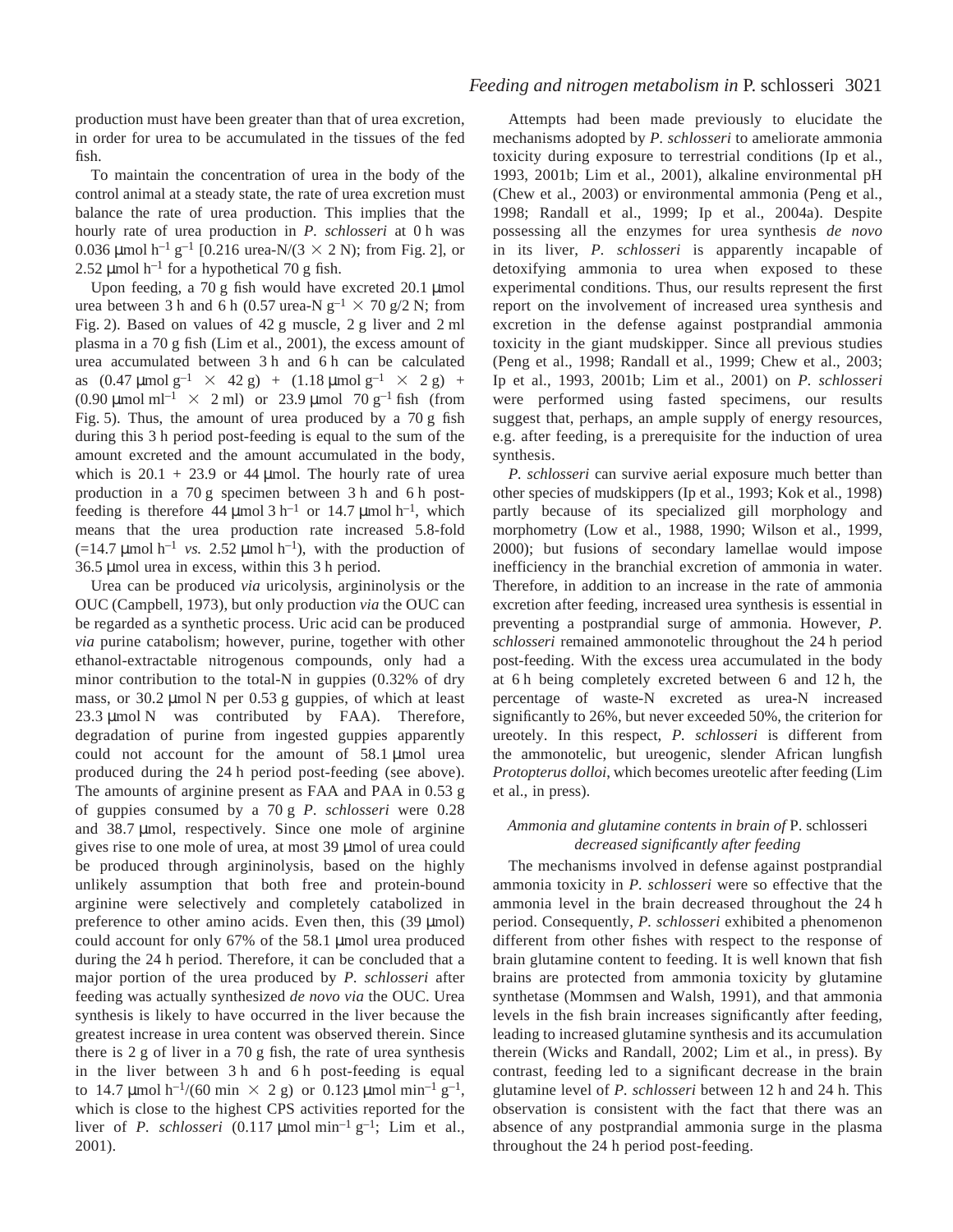# 3022 Y. K. Ip and others

### *Conclusion*

The rates of ammonia and urea excretion increased significantly in *P. schlosseri* after feeding. It would appear that *P. schlosseri* was capable of unloading ammonia and urea from its body (over a 0–3 h period post-feeding) in anticipation of an increase in ammonia production from catabolism of excess amino acid. In addition, the rate of urea synthesis increased 5.8-fold between 3 h and 6 h. These adaptations effectively prevented a postprandial surge of ammonia in *P. schlosseri*, as has been reported previously for other fish species. Consequently, there were significant decreases in the ammonia content in the brain of *P. schlosseri* throughout the 24 h period post-feeding. In addition, unlike in other fish species, the brain glutamine content decreased significantly after feeding (12–24 h). Similar to *P. schlosseri*, certain adult teleosts such as the largemouth bass *Micropterus salmoides* and the plainfin midshipman *Porichthys notatus* are known to be ureogenic (for a review, see Anderson, 2001), although it has been suggested that the OUC and CPS in these ammonotelic fishes may not have a significant physiologically function (Anderson, 2001). Perhaps future work should aim to elucidate if urea synthesis *de novo* plays an important role in defense against postprandial ammonia toxicity in these ureogenic fishes as reported herein for the giant mudskipper *P. schlosseri*.

#### **References**

- **Anderson, P. M.** (2001). Urea and glutamine synthesis: Environmental influences on nitrogen excretion. In *Fish Physiology* vol. 20*, Nitrogen Excretion* (ed. P. A. Wright and P. M. Anderson), pp. 239-277. New York: Academic Press.
- **Anderson, P. M. and Little, R. M.** (1986). Kinetic properties of cyanase. *Biochemistry* **25**, 1621-1626.
- **Anderson, P. M. and Walsh, P. J.** (1995). Subcellular localization and biochemical properties of the enzyme carbamoyl phosphate synthetase and urea synthesis in the batrachoidid fishes, *Opsanus beta, Opsanus tau* and *Porichthys notatus*. *J. Exp. Biol*. **198**, 755-766.
- **Bergmeyer, H. U. and Beutler, H. O.** (1985). Ammonia. In *Methods of Enzymatic Analysis,* vol. VIII (ed. H. U. Bergmeyer, J. Bergmeyer and M. Graßl), pp. 454-461. New York: Academic Press.
- **Campbell, J. W.** (1973). Nitrogen excretion. In *Comparative Animal Physiology*. Third edition (ed. C. L. Prosser), pp. 279-316. Philadelphia: Saunders College Publishing.
- **Campbell, J. W.** (1991). Excretory nitrogen metabolism. In *Comparative Animal Physiology*, vol. 1 *Environmental and Metabolic Physiology* (ed. C. L. Prosser), pp. 277-324. New York: Wiley-Liss.
- **Chadwick, T. D. and Wright, P. A.** (1999). Nitrogen excretion and expression of urea cycle enzymes in the Atlantic cod (*Gadus morhus* L.): a comparison of early life stages with adults*. J. Exp. Biol.* **202**, 2653-2662.
- **Chew, S. F., Hong, L. N., Wilson, J. M., Randall, D. J. and Ip, Y. K.** (2003). Alkaline environmental pH has no effect on the excretion of ammonia in the mudskipper *Periophthalmodon schlosseri* but inhibits ammonia excretion in the related species *Boleophthalmus boddaerti. Physiol. Biochem. Zool.* **76**, 204-214.
- **Chew, S. F., Wilson, J. M., Ip, Y. K. and Randall, D. J.** (2004). Nitrogen excretion and defense against ammonia toxicity. In *Fish Physiology*, vol. 23*. The Physiology of Tropical Fishes* (ed. A. Val, V. Almedia-Val and D. J. Randall). New York: Academic Press (in press).
- **Clayton, D. A.** (1993). Mudskippers. *Oceanogr. Mar. Biol. Annu. Rev.* **31**, 567-577.
- **Depeche, J., Gilles, R., Daufresne, S. and Chapello, H.** (1979). Urea content and urea production via the ornithine-urea cycle pathway during the ontogenic development of two teleost fishes. *Comp. Biochem. Physiol.* **63A**, 51-56.

**Dosdat, F. A. S., Meteailler, R., Huelvan, C. and Desbruyeres, E.** (1996).

Comparison of nitrogenous losses in five teleost fish species. *Aquaculture* **141**, 107-127.

- **Faupel, R. P., Seitz, H. J., Tarnowski, W., Thiemann, V. and Weiss, C. H.** (1972). The problem of tissue sampling from experimental animals with respect to freeze technique, anoxia, stress and narcosis. *Arch. Biochem. Biophys.* **148**, 509-522.
- **Gelineau, A., Medale, F. and Boujard, T.** (1998). Effect of feeding time on postprandial nitrogen excretion and energy expenditure in rainbow trout. *J. Fish. Biol*. **52**, 655-664.
- **Gordon, M. S.** (1970). Patterns of nitrogen excretion in amphibious fishes. *J. Exp. Biol.* **53**, 559-572.
- **Gordon, M. S., Boetius, I., Evans, D. H., McCarthy, R. and Oglesby, L. C.** (1969). Aspects of the physiology of terrestrial life in amphibious fishes. I. The mudskipper, *Periophthalmus sobrinus*. *J. Exp. Biol.* **50**, 141- 149.
- **Gordon, M. S., Boetius, J., Evans, D. M. and Oglesby, L. C.** (1968). Additional observations on the natural history of the mudskipper *Periophthalmus sobrinus*. *Copeia* **4**, 853-857.
- **Gordon, M. S., Ng, W. W. M. and Yip, A. Y. W.** (1978). Aspects of the physiology of terrestrial life in amphibious fishes. III. The Chinese mudskipper *Periophthalmus cantonensis. J. Exp. Biol*. **72**, 57-75.
- **Graham, J. B.** (1997). Metabolic adaptation. In *Air-breathing Fishes: Evolution, Diversity and Adaptation*, pp. 223-240. London: Academic Press.
- **Gregory, R. B.** (1977). Synthesis and total excretions of waste nitrogen by fish of the *Periophthalmus* (mudskipper) and *Scartelaos* families. *Comp. Biochem. Physiol*. **57A**, 33-36.
- **Ip, Y. K., Chew, S. F., Lim, A. L. L. and Low**, **W. P.** (1990). The Mudskipper. In *Essays in Zoology, Papers Commemorating the 40th Anniversary of Department of Zoology* (ed. L. M. Chou and P. K. L. Ng), pp. 83-95. Singapore: National University of Singapore Press.
- **Ip, Y. K., Chew, S. F. and Randall D. J.** (2001a). Ammonia toxicity, tolerance and excretion. In *Fish Physiology* vol. 19, *Nitrogen Excretion* (ed. P. A Wright and P. M. Anderson), pp. 109-148. New York: Academic Press.
- **Ip, Y. K., Lee, C. Y., Chew, S. F., Low, W. P. and Peng, K. W.** (1993). Differences in the responses of two mudskippers to terrestrial exposure. *Zool. Sci.* **10**, 511-519.
- **Ip, Y. K., Lim, C. B., Chew, S. F., Wilson J. M. and Randall, D. J.** (2001b). Partial amino acid catabolism leading to the formation of alanine in *Periophthalmodon schlosseri* (mudskipper): a strategy that facilitates the use of amino acids as an energy source during locomotory activity on land. *J. Exp. Biol.* **204**, 1615-1624.
- **Ip, Y. K., Randall, D. J., Kok, T. K. T., Bazarghi, C., Wright, P. A., Ballantyne, J. S., Wilson, J. M. and Chew, S. F.** (2004a). The mudskipper Periophthalmodon schlosseri facilitates active NH<sub>4</sub>+ excretion by increasing acid excretion and decreasing NH3 permeability in the skin. *J. Exp. Biol*. **207**, 787-801.
- **Ip, Y. K.,, Zubaidah, R. M., Liew, P. C., Loong, A. M., Hiong, K. C., Wong, W. P. and Chew, S. F.** (2004b). African sharptooth catfish *Clarias gariepinus* does not detoxify ammonia to urea or amino acids but actively excretes ammonia during exposure to environmental ammonia. *Physiol. Biochem. Zool.* **77**, 242-254.
- **Ip, Y. K., Chew, S. F. and Randall, D. J.** (in press). Five tropical airbreathing fishes, six different strategies to defend against ammonia toxicity on land. *Physiol. Biochem. Zool.*
- **Iwata, K.** (1988). Nitrogen metabolism in the mudskipper, *Periophthalmus cantonensis*: changes in free amino acids and related compounds in carious tissues under conditions of ammonia loading with reference to its high ammonia tolerance. *Comp. Biochem. Physiol.* **91A,** 499-508.
- **Iwata, K. and Deguichi, M.** (1995). Metabolic fate and distribution of 15Nammonia in an ammonotelic amphibious fish, *Periophthalmus modestus*, following immersion in <sup>15</sup>N-ammonium sulphate: A long term experiment. *Zool. Sci*. **12**, 175-184.
- **Iwata, K., Kakuta, M., Ikeda, G., Kimoto, S. and Wada, N.** (1981). Nitrogen metabolism in the mudskipper, *Periophthalmus cantonensis*: A role of free amino acids in detoxification of ammonia produced during its terrestrial life. *Comp. Biochem. Physiol.* **68A,** 589-596.
- **Jow, L. Y., Chew, S. F., Lim, C. B., Anderson, P. M. and Ip, Y. K.** (1999). The marble goby *Oxyeleotris marmoratus* activates hepatic glutamine synthetase and detoxifies ammonia to glutamine during air exposure*. J. Exp. Biol.* **202**, 237-245.
- **Kaushik, S. J. and Teles, A. O.** (1985). Effect of digestible energy on nitrogen and energy balance in rainbow trout. *Aquaculture* **50**, 89-101.
- **Kok, W. K., Lim, C. B., Lam, T. J. and Ip, Y. K.** (1998). The mudskipper *Periophthalmodon schlosseri* respires more efficiently on land than in